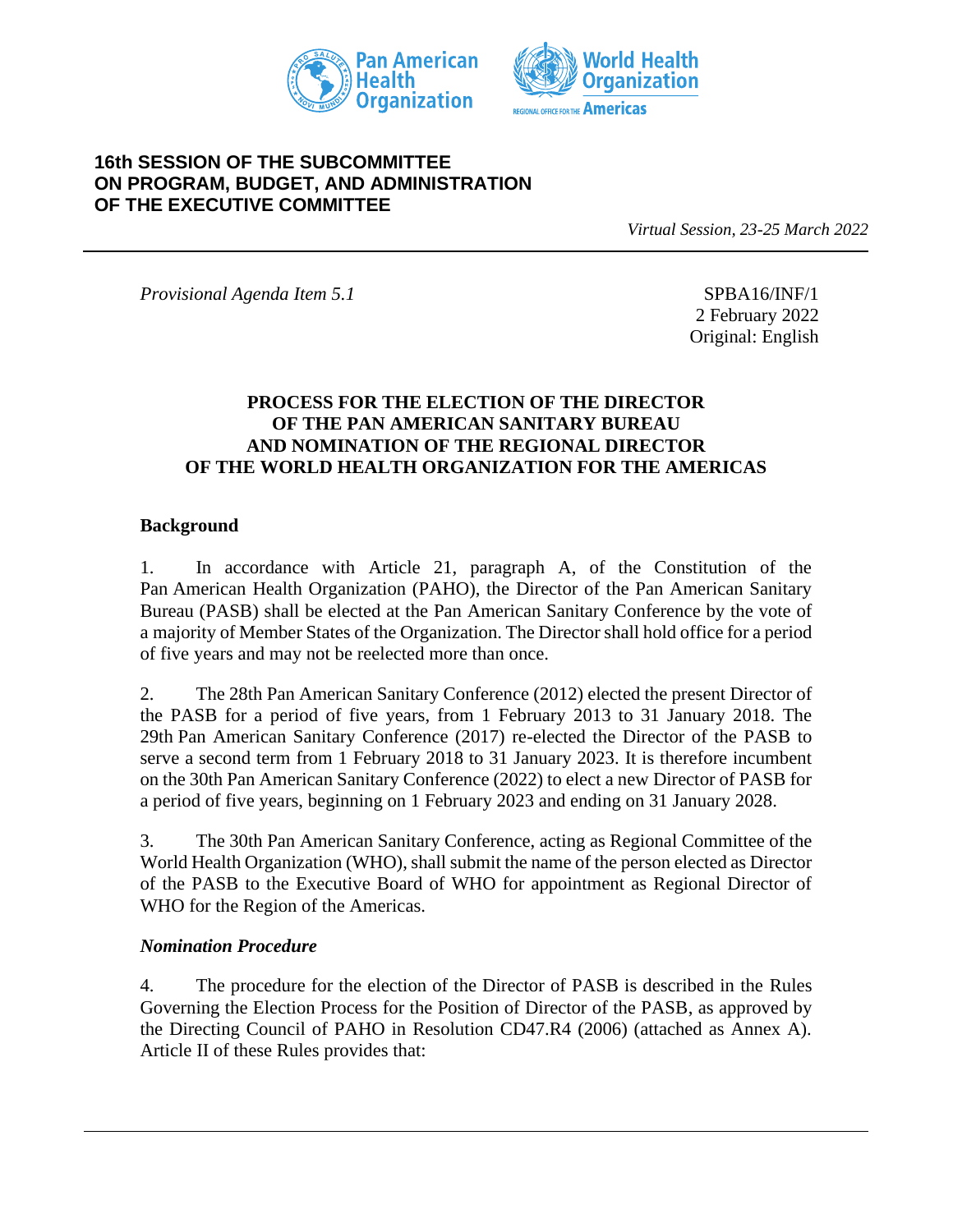"2.1 The process for electing the Director shall begin at least six months prior to the date fixed for the opening session of the Pan American Sanitary Conference (the Conference) or by 1 March, which ever comes first, with a notification from the President of the Executive Committee to the Member States, Participating States, and Associate Members inviting nominations for the post of Director to be submitted to the President of the Executive Committee. Such notification shall include a copy of these Rules.

2.2 […] each Member State, Participating State, or Associate Member may submit the name of only one national from a country within the Region as a candidate for the post of Director, in a sealed, confidential envelope addressed to the President of the Executive Committee, c/o Legal Counsel, Pan American Health Organization, Washington, D.C., at least four months prior to the opening session of the Conference or by 1 May , which ever comes first, after which time the nomination period shall be closed. Nominations should include a curriculum vitae of the proposed candidate.

2.3 All nominations received shall be compiled by the Bureau, translated into the four official languages of the Organization, and forwarded by the President of the Executive Committee to the Member States, Participating States, and Associate Members at least three months prior to the opening session of the Conference or by 1 June, which ever comes first.

5. In accordance with the above provisions and given that the 30th Pan American Conference is scheduled to take place from 26-30 September 2022, the election process for the post of Director of PASB for the term 2023-2028 will formally begin on 1 March 2022 with a notification from the President of the Executive Committee inviting the Member States, Participating States and Associate Members of PAHO to submit nominations for the position of Director by no later than 1 May 2022.

6. The PASB shall compile all nominations received and translate them into the four official languages of the Organization. The President of the Executive Committee shall forward this information to the Member States, Participating States and Associate Members by 1 June 2022. Thereafter, the President of the Executive Committee shall convene a Candidates' Forum pursuant to Article III of the above referenced Rules Governing the Election Process for the Position of Director, to take place on the margins of the 170th Session of the Executive Committee of PAHO from 20-24 June 2022.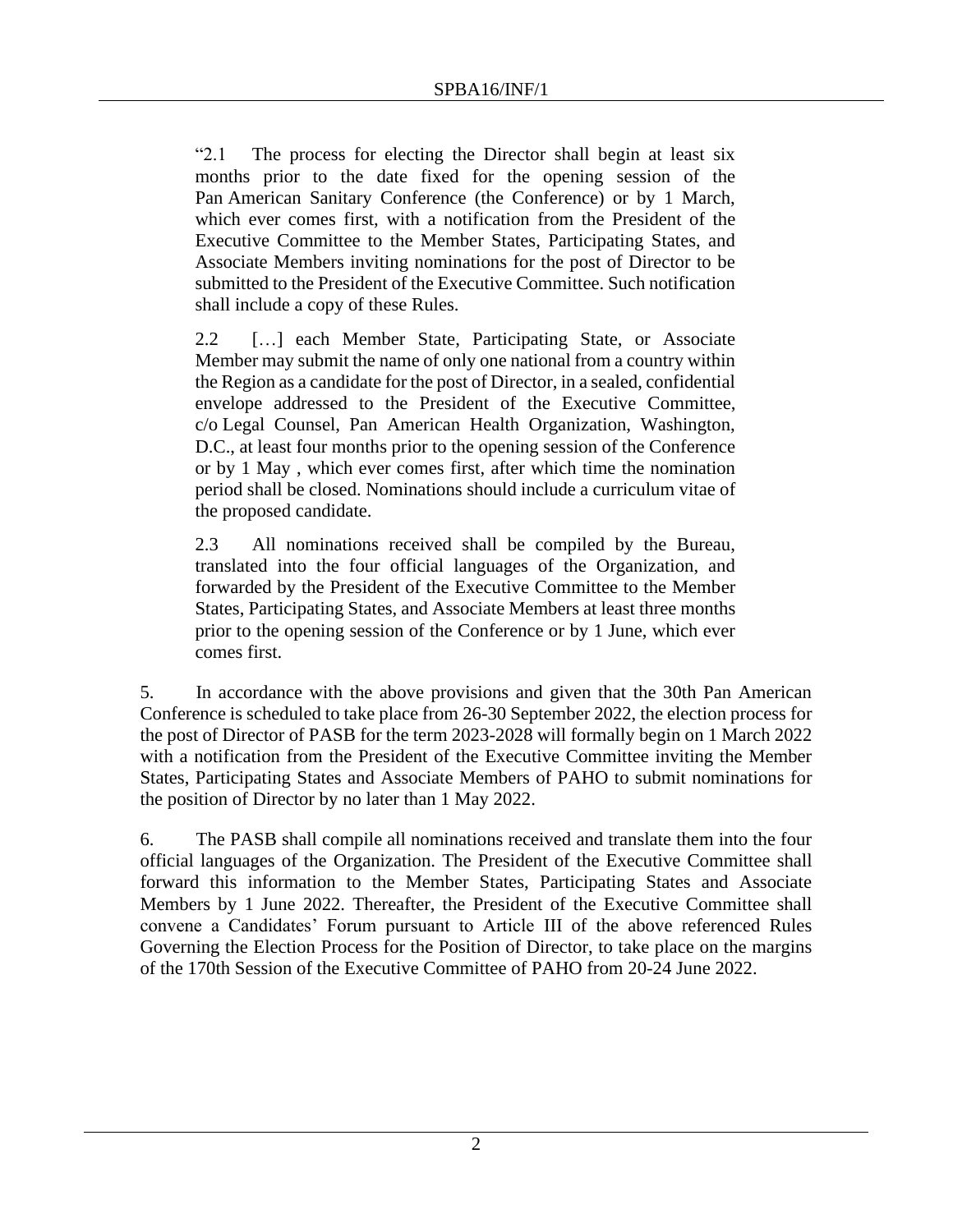# *Candidates' Forum*

7. In accordance with Article III of the Rules Governing the Election Process for the Position of Director of the PASB, the Candidates' Forum shall be established as follows:

"Article III: Candidates' Forum

"3.1 The President of the Executive Committee shall invite nominated candidates to make a presentation to all Member States, Participating States, and Associate Members wishing to attend a Candidates' Forum to be held on the margins of the Executive Committee session preceding the session of the Conference.

3.2 Information regarding the time, date, and logistics of the Candidates' Forum shall be sent by the President of the Executive Committee to the nominated candidates and to all Member States, Participating States, and Associate Members immediately after the closure of the presentation of candidatures as specified in Article 2.3 [of the Rules Governing the Election Process for the Position of Director of the PASB].

3.3 Nominated candidates shall be responsible for all expenses related to their participation in the Candidates' Forum.

3.4 Members States, Participating States, and Associate Members shall be responsible for all expenses related to their participation in the Candidates' Forum.

3.5 Wherever possible, modern technology will be utilized to facilitate the widest possible participation of all of the Organization's membership, including video conferencing. Verbatim transcripts of the presentations and discussions at the Candidates' Forum will also be made available.

3.6 The order of the presentations to be made by the candidates shall be determined by lot, and candidates will be called one at a time. Candidates shall be allowed no more than 30 minutes to make an oral presentation and one hour for questions and answers from Member States, Participating States, and Associate Members in attendance. The oral presentation shall include the candidate's platform outlining their vision, proposed policy priorities, and financial and programmatic direction for the Organization. The time limit should be strictly adhered to."

8. The Candidates' Forum will be conducted in accordance with the Guidelines for the Candidates' Forum for the Position of Director of the PASB (attached as Annex B).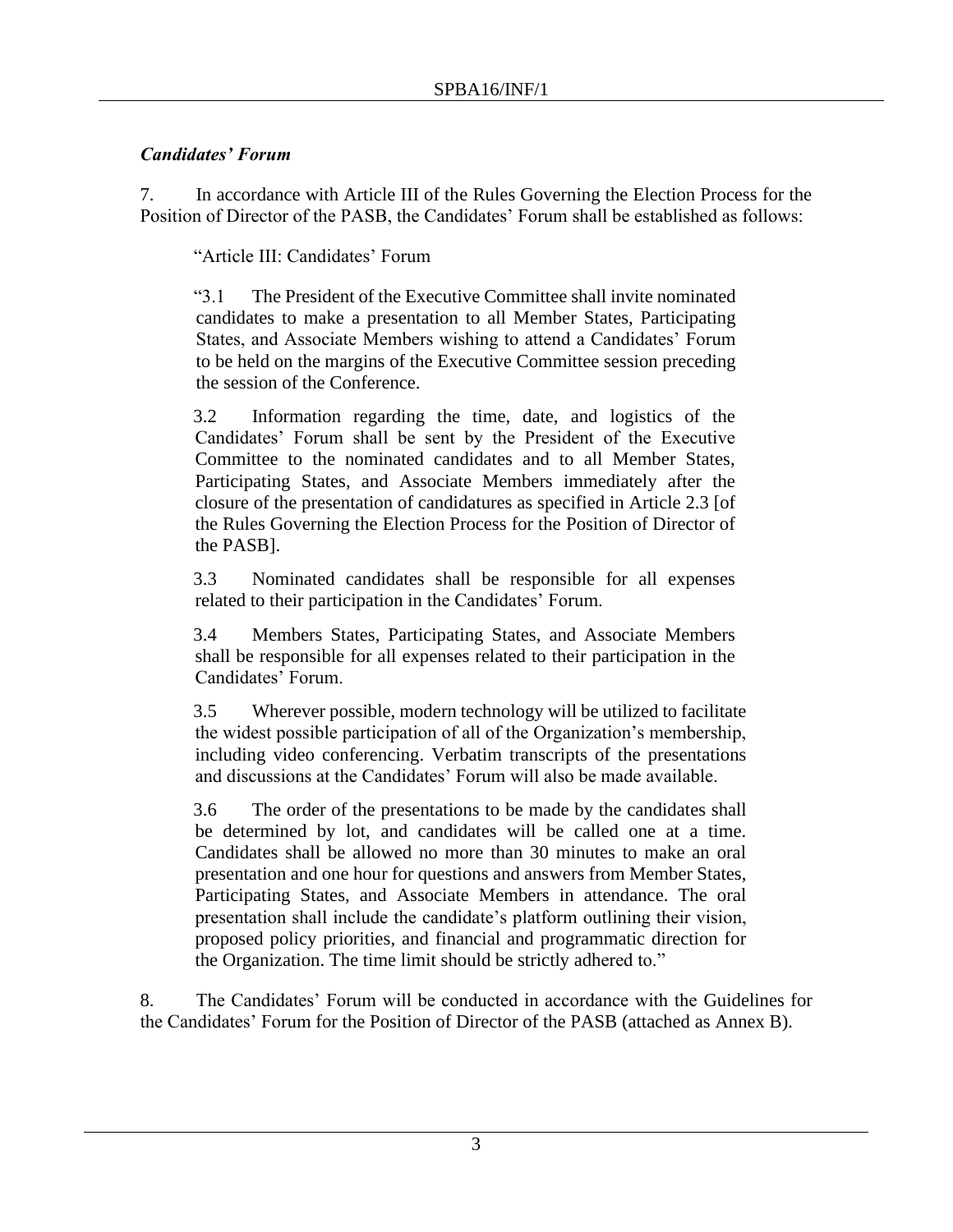# *Election*

9. The election of the Director of the PASB shall take place in conformity with Article 21, paragraph A, of the Constitution of PAHO, at the 30th Pan American Sanitary Conference, scheduled to take place in Washington, D.C., from 26-30 September 2022.

10. The Pan American Sanitary Conference shall elect the Director of the PASB by secret ballot from among the candidates nominated according to the Rules Governing the Election Process for the Position of Director of the PASB.

11. Acting as Regional Committee of WHO, and in conformity with Articles 49 and 52 of the Constitution of WHO, the Pan American Sanitary Conference shall submit to the Executive Board of WHO the name of the person elected as Director of the PASB, for appointment as Regional Director of WHO.

# **Action by the Subcommittee on Program, Budget, and Administration**

12. The Subcommittee is requested to take note of this report on the process for the election of the Director of the PASB.

Annexes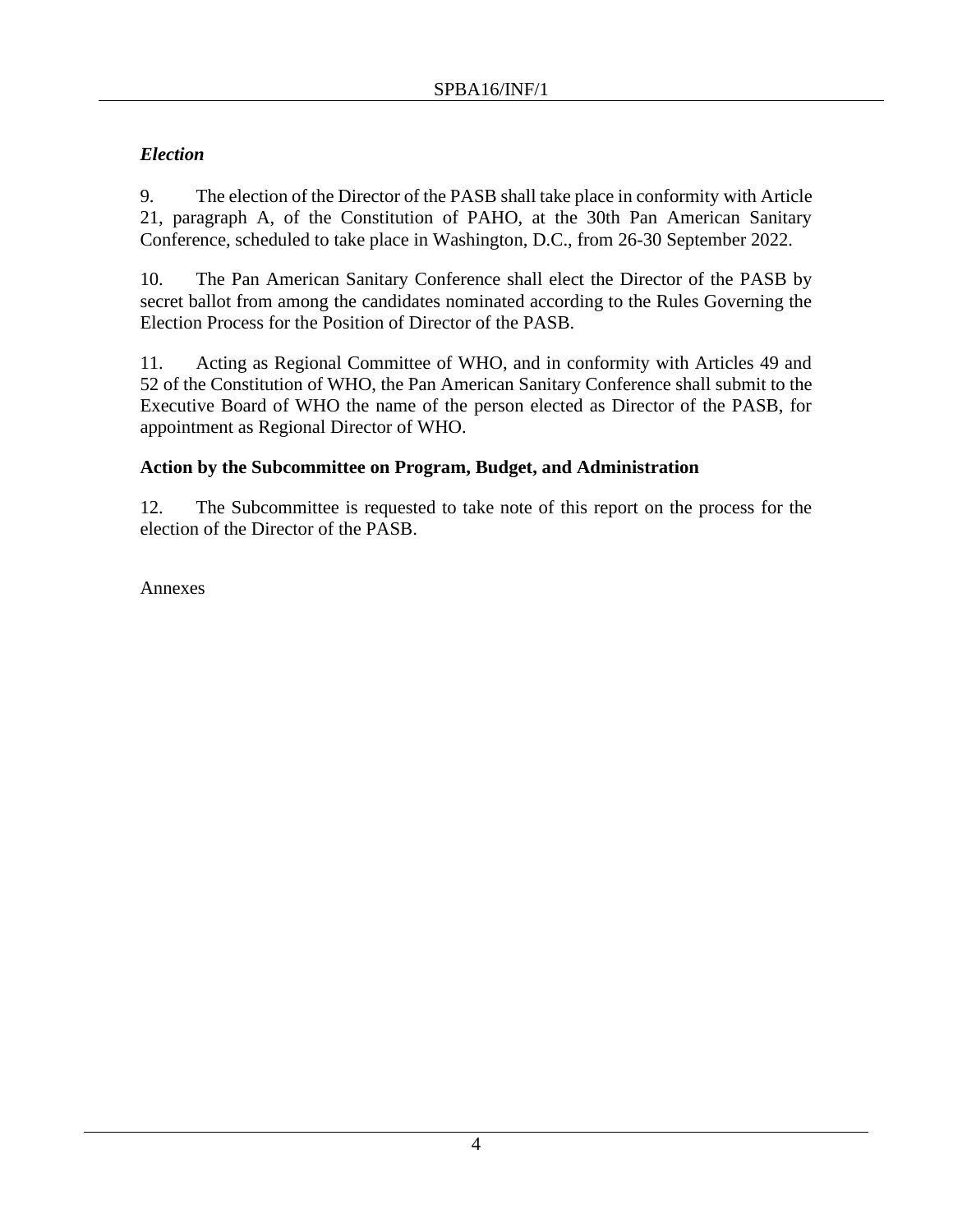#### **Annex A**

## **RULES GOVERNING THE ELECTION PROCESS FOR THE POSITION OF DIRECTOR OF THE PAN AMERICAN SANITARY BUREAU<sup>1</sup>**

#### Article I

#### Nominating Guidelines

- 1.1 Candidates nominated for the post of Director of the Pan American Sanitary Bureau should have:
- (1) a strong technical and public health background, extensive experience in international health and understanding of the inter-American and United Nations systems;
- (2) a proven history and evidence of public health leadership, and management skills appropriate for a complex health-related organization;
- (3) sensitivity to and respect for the cultural, social, political, and economic diversity within and among the countries in the Region;
- (4) knowledge of the regional health situation and of the wide range of health systems in the Region;
- (5) a strong commitment to the work of PAHO;
- (6) good physical condition, as required of all staff members of the Organization; and
- (7) fluency in one of the official languages and a working knowledge of one of the others.
- 1.2 Candidates should be willing to sign the mandated PAHO and WHO Declaration of Conflict of Interest.

#### Article II Presentation of Nominations

2.1 The process for electing the Director shall begin at least six months prior to the date fixed for the opening session of the Pan American Sanitary Conference (the Conference) or by 1 March, which ever comes first, with a notification from the President of the Executive Committee to the Member States, Participating States, and Associate Members inviting nominations for the post of Director to be submitted to the President of the Executive Committee. Such notification shall include a copy of these Rules.

<sup>1</sup> Rules Governing the Election Process for the Position of Director of the Pan American Sanitary Bureau, adopted by the 47th Directing Council, Resolution CD47.R4 (2006).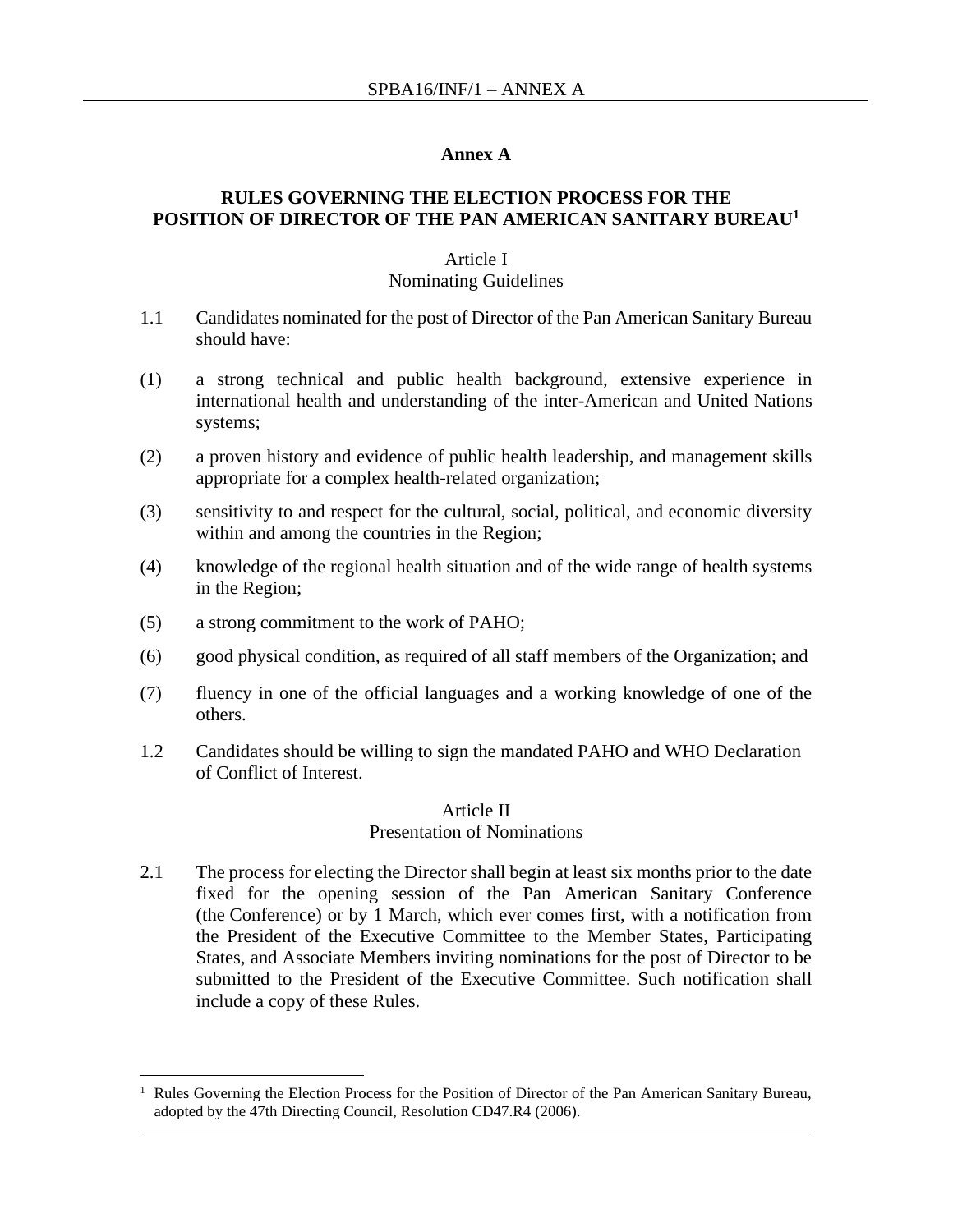- 2.2 Following the Nominating Guidelines in Article I above, each Member State, Participating State, or Associate Member may submit the name of only one national from a country within the Region as a candidate for the post of Director, in a sealed, confidential envelope addressed to the President of the Executive Committee, c/o Legal Counsel, Pan American Health Organization, Washington, D.C., at least four months prior to the opening session of the Conference or by 1 May , which ever comes first, after which time the nomination period shall be closed. Nominations should include a curriculum vitae of the proposed candidate.
- 2.3 All nominations received shall be compiled by the Bureau, translated into the four official languages of the Organization, and forwarded by the President of the Executive Committee to the Member States, Participating States, and Associate Members at least three months prior to the opening session of the Conference or by 1 June, which ever comes first.

# Article III

## Candidates' Forum

- 3.1 The President of the Executive Committee shall invite nominated candidates to make a presentation to all Member States, Participating States, and Associate Members wishing to attend a Candidates' Forum to be held on the margins of the Executive Committee session preceding the session of the Conference.
- 3.2 Information regarding the time, date, and logistics of the Candidates' Forum shall be sent by the President of the Executive Committee to the nominated candidates and to all Member States, Participating States, and Associate Members immediately after the closure of the presentation of candidatures as specified in Article 2.3 above.
- 3.3 Nominated candidates shall be responsible for all expenses related to their participation in the Candidates' Forum.
- 3.4 Member States, Participating States, and Associate Members shall be responsible for all expenses related to their participation in the Candidates' Forum.
- 3.5 Wherever possible, modern technology will be utilized to facilitate the widest possible participation of all of the Organization's membership, including video conferencing. Verbatim transcripts of the presentations and discussions at the Candidates' Forum will also be made available.
- 3.6 The order of the presentations to be made by the candidates shall be determined by lot, and candidates will be called one at a time. Candidates shall be allowed no more than 30 minutes to make an oral presentation and one hour for questions and answers from Member States, Participating States, and Associate Members in attendance. The oral presentation shall include the candidates' platform outlining their vision, proposed policy priorities, and financial and programmatic direction for the Organization. The time limit should be strictly adhered to.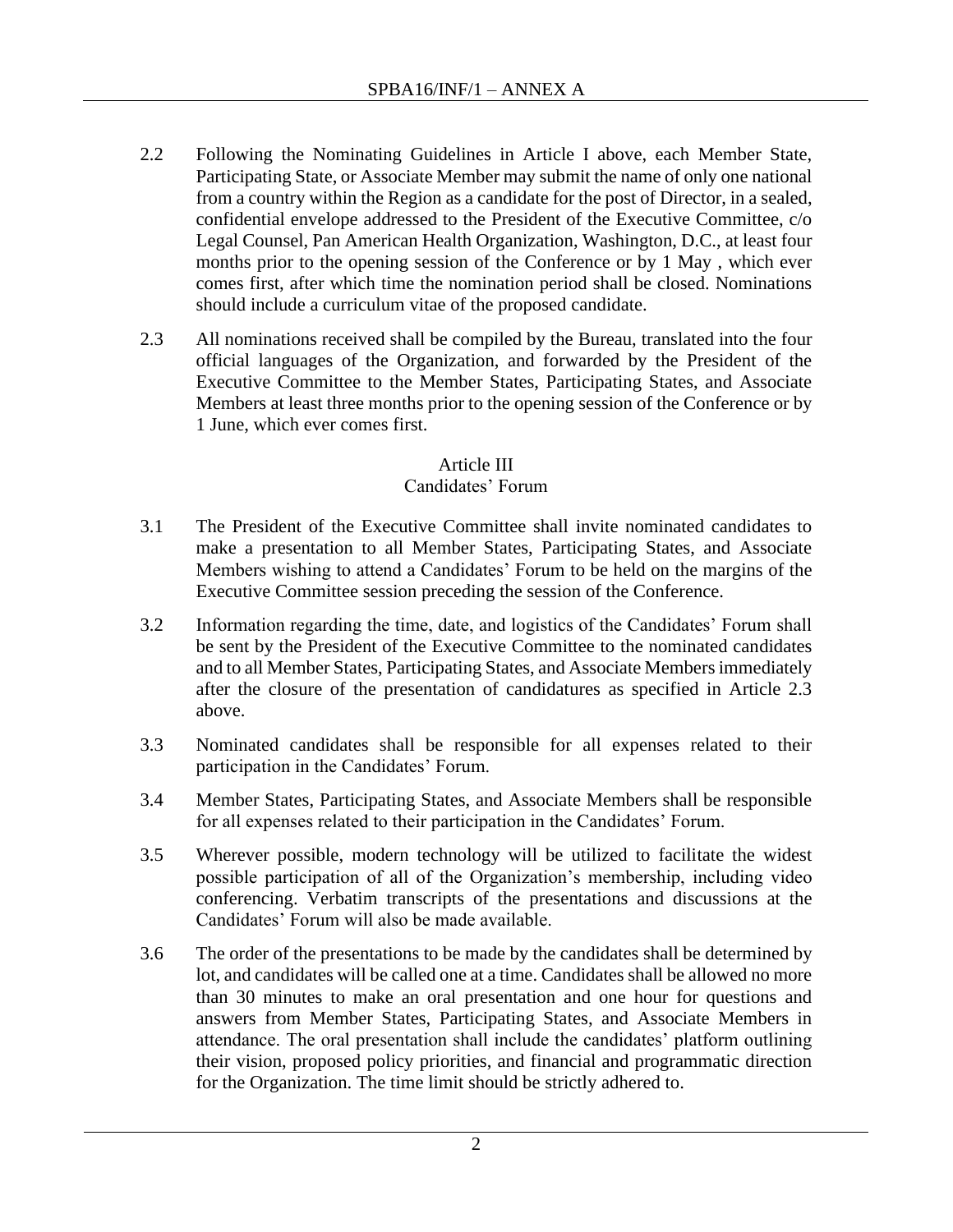# Article IV

# Candidates Who Are PAHO or WHO Staff Members

- 4.1 For the purposes of these Rules, a Director seeking reelection, staff members of PAHO or WHO, and any other person in an employment relationship with the Organization who has been nominated for the post of Director shall be considered as "internal candidates."
- 4.2 In conformity with the international character of their functions, no internal candidate may make direct or indirect use of their positions to further their candidacies, and shall not use the resources of the Organization for campaign purposes.
- 4.3 In pursuing their candidacy, no internal candidate shall communicate restricted, confidential, or otherwise privileged information to anyone or use that information to their private advantage.
- 4.4 In consideration of Staff Regulation 1.8, Internal Candidates for the post of Director shall either resign or take leave from the Organization, as applicable, once the nominations are forwarded by the President of the Executive Committee to Member States, Participating States, and Associated Members pursuant to Article 2.3 of these Rules. The period of leave shall last until the election or until such time as the staff member withdraws his or her candidacy. In the case of leave, the staff member shall first be placed on annual leave until such leave has been exhausted and then, as necessary, on leave with pay. During such time, the staff member shall not represent the Organization in any manner whatsoever. Except for the Director, Deputy Director and Assistant Director, a staff member whose candidacy was not successful, and who opted to take leave shall have the right to return to the position that he or she occupied previously in the Organization or, at the discretion of the Organization, to another position at a level equal to the grade held previously to taking such leave.
- 4.5 The foregoing Section 4.4 shall not apply to the Director in office. Nonetheless, the Director shall strictly conform to the requirements of Sections 4.2 and 4.3 of these Rules, for the entire period preceding the election.
- 4.6 For the purpose of conserving the independence and impartiality inherent in the international character of their function, and to assure that a level playing field is maintained in the election of the Director, staff members of PAHO or WHO and any other person in an employment relationship with the Organization, shall not engage in campaign activities for or otherwise support any candidate for the position of Director.
- 4.7 Failure to observe the provisions established in this Article constitutes serious misconduct and shall result in disciplinary action, which may include summary dismissal, under the applicable Staff Rules and Regulations, or breach of contract and grounds for termination, as applicable.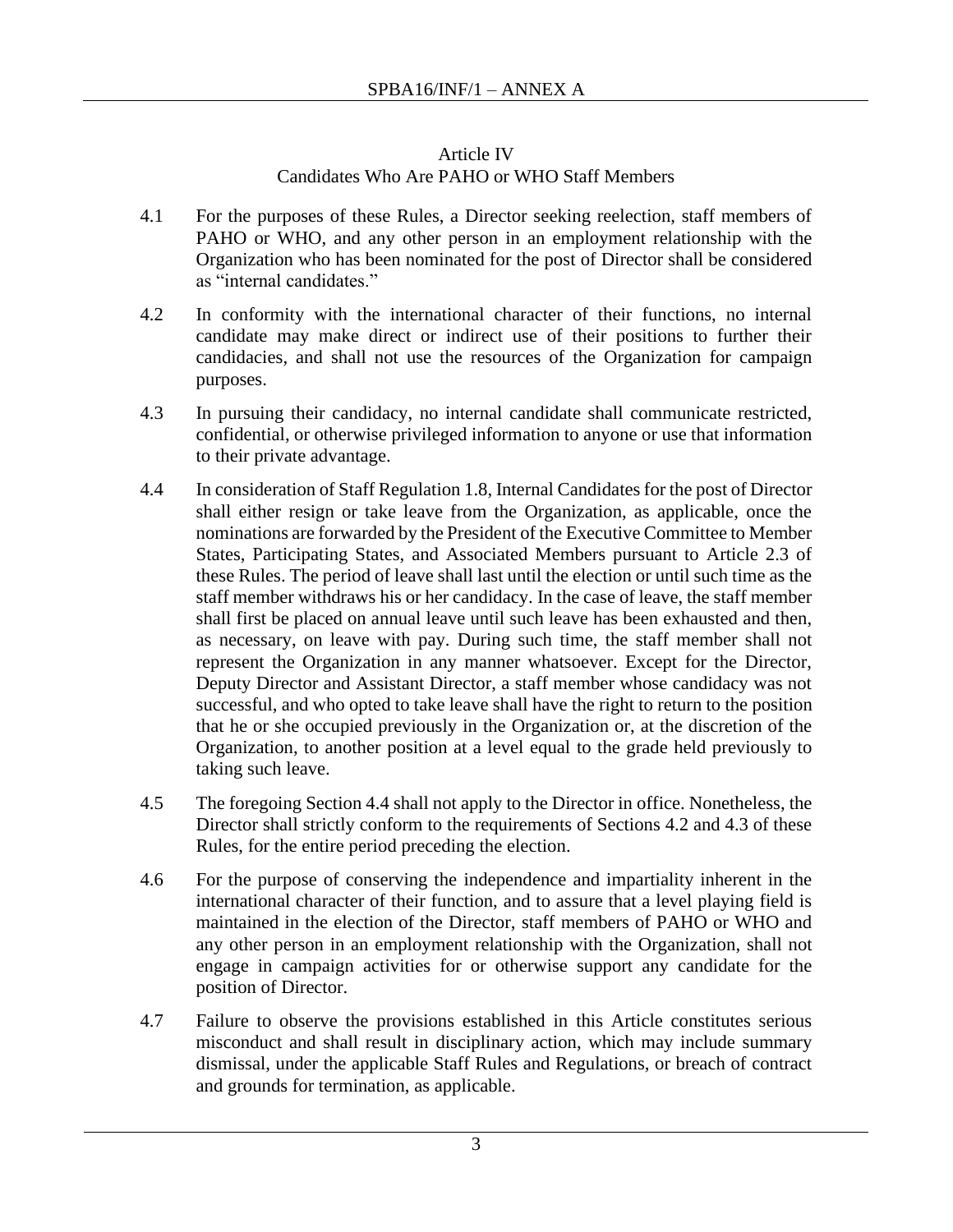4.8 In the case of internal candidates who are staff members of WHO, the President of the Executive Committee shall request the Director-General of WHO to consider the application of Article IV of these Rules to such candidates.

## Article V

## Election

5.1 The Conference shall elect the Director by secret ballot from among the nominated candidates, in conformity with Article 21, paragraph A, of the Constitution and the Rules of Procedure of the Conference.

## Article VI Post Election Measures

- 6.1 Delegates from Member States, Participating States, or Associate Members participating in the election may not be employed or contracted by the Organization for a period of one year thereafter.
- 6.2 In the case of Delegates from Member States, Participating States, or Associate Members participating in the election that are appointed as Temporary Advisers, the Secretariat shall present the President of the Executive Committee with an information paper listing all such appointments every three months for a period of one year after the election of the Director.
- 6.3 In order for the Executive Committee to be apprised of funding authorizations from the Country Variable Allocation and the Regional Director's Development Fund, a report on such activities shall be prepared by the Secretariat, reviewed by the Director of Administration, and sent to the President of the Executive Committee every three months for a period of six months prior to and a period of one year after the election of the Director.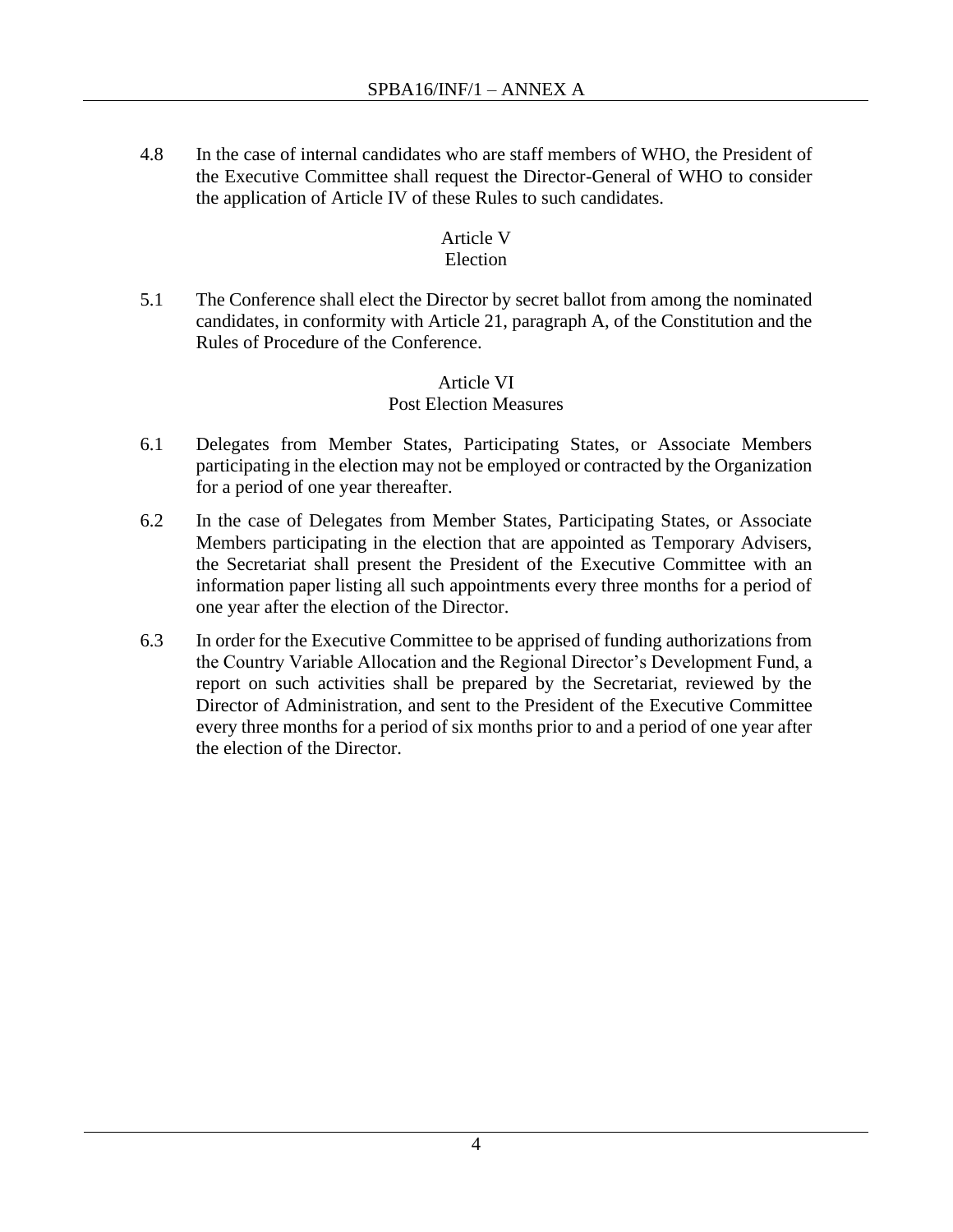#### **Annex B**

## **GUIDELINES FOR THE CANDIDATES' FORUM: ELECTION OF THE DIRECTOR OF THE PAN AMERICAN SANITARY BUREAU**

1. This document provides the guidelines applicable to the Candidates' Forum established in accordance with the Rules Governing the Election Process for the Position of Director of the Pan American Sanitary Bureau (PASB).

#### *Article III of the Rules Governing the Election Process for the Position of Director of the PASB* provides:

- The President of the Executive Committee shall invite nominated candidates to make a presentation to all Member States, Participating States, and Associate Members wishing to attend a Candidates' Forum to be held on the margins of the Executive Committee session preceding the session of the Pan American Sanitary Conference where the election is to take place.
- Information regarding the time, date, and logistics of the Candidates' Forum shall be sent by the President of the Executive Committee to the nominated candidates and to Member States, Participating States, and Associate Members immediately after the closure of the presentation of candidatures.
- Nominated candidates shall be responsible for all expenses related to their participation in the Candidates' Forum.
- Member States, Participating States, and Associate Members shall be responsible for all expenses related to their participation in the Candidates' Forum.
- A web-based interactive virtual meeting application will be used to facilitate the widest possible participation of Member States, Participating States, and Associate Members.
- Verbatim transcripts of the presentations and discussions at the Candidates' Forum will be sent by the PASB Secretariat to each Member State, Participating State and Associate Member whether or not they participated in the Forum.

#### *Format of the Forum*:

2. The Candidates' Forum shall be conducted by the President of the Executive Committee, or in his/her absence the Vice President of the Executive Committee, with assistance from the PASB Secretariat.

3. Simultaneous interpretation will be provided in all four official languages of PAHO (English, French, Portuguese, and Spanish).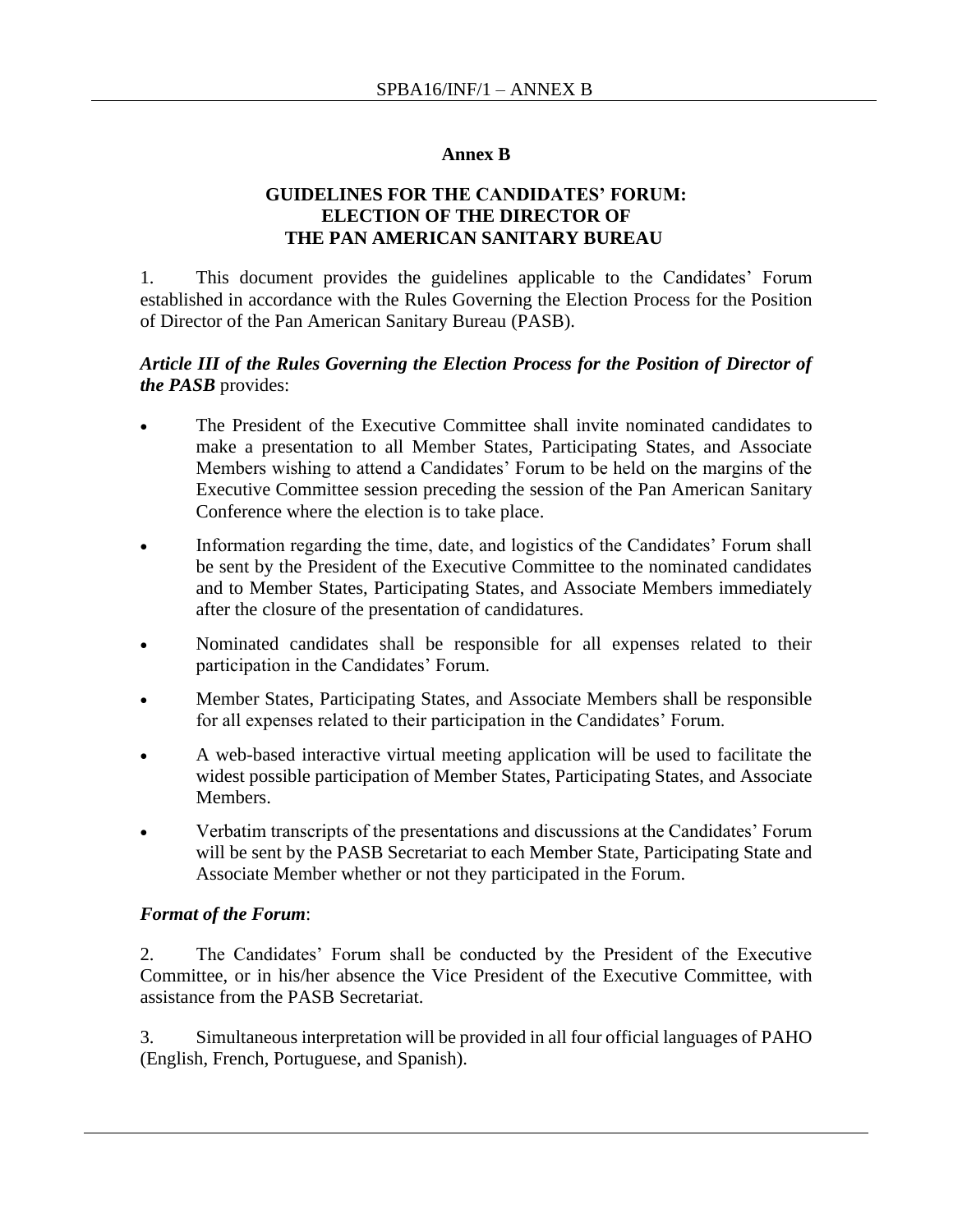4. Each candidate shall be allowed no more than 30 minutes to make an oral presentation and 60 minutes to answer questions from Member States, Participating States and Associate Members, in attendance (physically or virtually). The time limit should be strictly adhered to.

5. The order in which the candidates will present shall be determined by lot, and candidates will be called one at a time.

6. The oral presentation shall include the candidate's platform outlining their vision, proposed policy priorities, and financial and programmatic direction for the Organization.

7. During each candidate's oral presentation Member States, Participating States, and Associate Members participating in the Forum may indicate that they wish to ask a question by requesting the floor. Those Member States, Participating States and Associate Members participating in person may request the floor by raising their country's name plate. Member States, Participating States and Associate Members who are participating virtually may request the floor by using the 'raise hand' function on the virtual meeting application.

8. Once each candidate has completed his/her oral presentation, the moderator will give Member States, Participating States and Associate Members a final opportunity to indicate whether they wish to ask a question after which the list of all those who have registered to ask a question will be declared closed.

9. The PASB Secretariat will count the number of Member States, Participating States and Associate Members who registered to ask questions and will read the list.

10. The PASB Secretariat will then place in a transparent ballot box the name of each Member State, Participating State and Associate Member who has registered to ask a question.

11. The President of the Executive Committee will then draw lot from the transparent ballot box and will invite each Member State, Participating State or Associate Member to pose their question to the candidate in any of the four PAHO official languages. The process will be repeated until the 60 minutes allotted for the question-and-answer session is exhausted.

12. Each Member State, Participating State and Associate Member registered will be allowed up to one minute to ask a question. Multiple-part questions will not be permitted. Members States, Participating States and Associated Stated should not ask questions to which the candidate has already provided an answer during his/her presentation or in response to a previous question.

13. Each candidate will have a maximum of 3 minutes to respond to each question. The candidate can choose to shorten his/her responses in order to answer more questions.